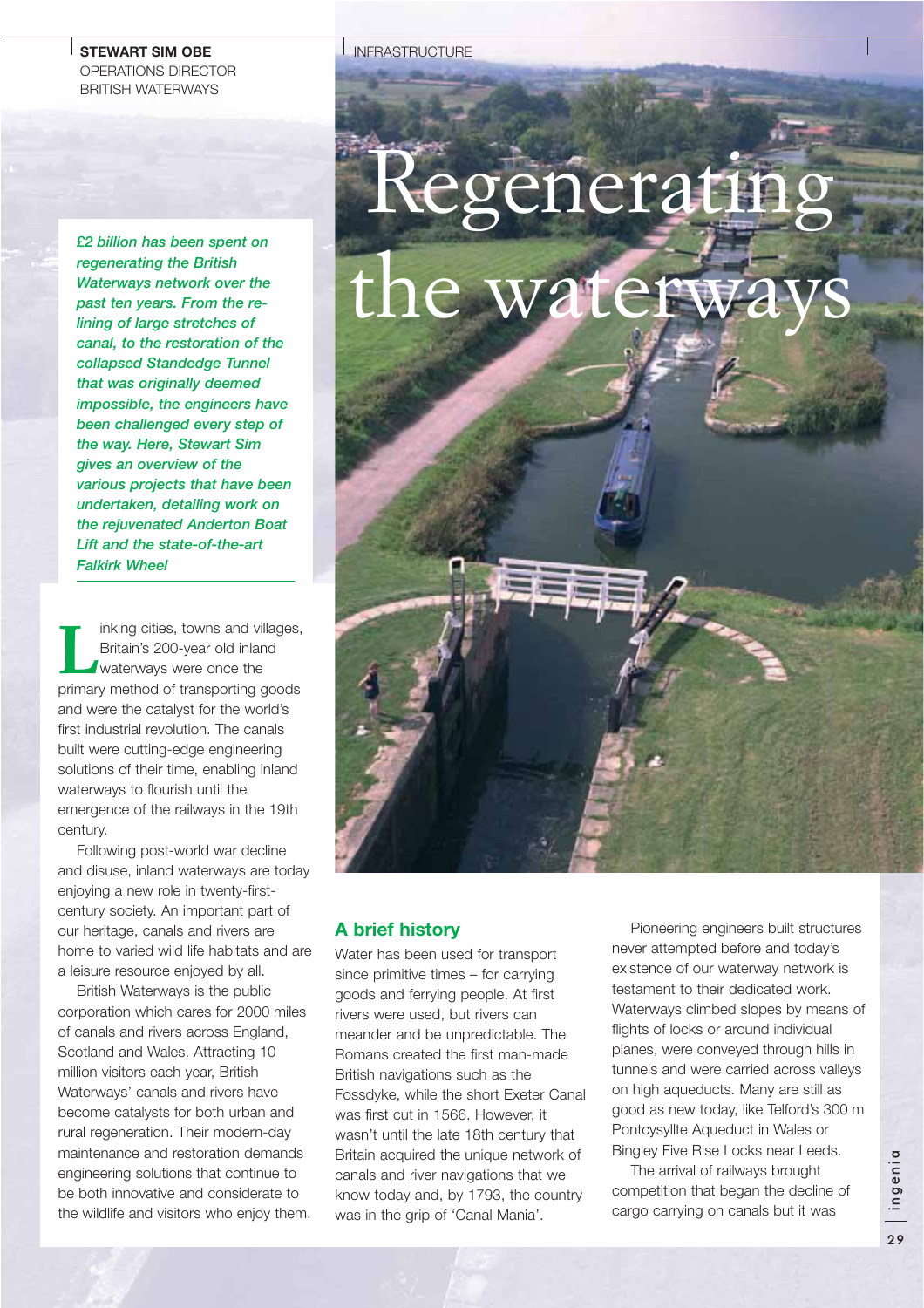motorways that effectively killed off widespread waterway freight.

The waterways entered public ownership in 1948 and in 1962 The Transport Act created the British Waterways Board to operate the 2000 mile inland waterway network. Later, the 1968 Transport Act gave first official recognition to the value of the inland waterways for recreation.

By the mid-1990s, after many decades of under-funding for the waterways, British Waterways successfully made the case for increased investment in the network, as pioneering regeneration schemes began to demonstrate the economic, social and environmental potential of revitalised waterways. New funds from the European Union, Regional Development Agencies and the National Lottery – particularly the Millennium Commission and Heritage Lottery Fund – unlocked stalled restoration projects, which dated back decades.

# **A resource for all**

The waterways are a leisure resource for all: half the UK population lives within five miles of a British Waterways canal or river. Well kept canals and rivers improve the environment we live in, ensuring visitors are able to enjoy a broad range of leisure facilities including walking, running, angling, cycling and canoeing or simply visiting a canal-side pub, restaurant or museum.

The boats on canals and rivers remain a common and attractive sight and are central to waterway life. Today's craft are predominantly leisure boats that bring colour and life to waterways, making them fun and vibrant places and attracting people to the canal towpaths and lock sides.

A 200-year history ensures the waterway network is an integral part of the nation's heritage. Visitors enjoy over 2800 listed structures and more than 130 Scheduled Ancient Monuments, over 800 designated conservation sites and 100 Sites of Special Scientific Interest (SSSI). Magnificently engineered structures, landscapes and traditions are becoming increasingly valued.

Whilst leisure and tourism on canals and rivers continue to thrive, some commercial vessels still use the network as an efficient method of transporting appropriate goods. The movement of freight on inland waterways has a small although growing part to play in the government's plans to manage transport more effectively. Total freight carried each year is 3.5 million tonnes and British Waterways has plans to double this figure by 2013.

## **Regeneration and restoration**

The same towns and cities that turned their backs on the waterways in the years of decline and dereliction are now rediscovering historic canals, basins, locks, warehouses and wharves as the focal points of vibrant renaissance. In simple terms, people want to live, work, socialise and relax by water. Today waterways are an acknowledged regenerative catalyst, delivering tangible economic, social and environmental benefits to the lives of millions across the nation.

Over the last decade, British Waterways has been involved in £2 billion worth of regeneration that has bought widespread social and economic benefits to both urban and rural communities, creating thousands of jobs. The recent renovation of the

In the last two years alone, 220 miles of waterway have been restored or opened in eight major restoration projects



#### **Figure 1 Refurbishment work on the Manchester Rochdale lock**

mainly rural Huddersfield Narrow Canal, for example, is helping to create some 3000 jobs and an annual visitor spend of £3.6m.

The decline of canals led to many miles of waterways being abandoned or cut off. After half a century of uncertainty and underfunding, canal restoration has gained momentum with the completion of many key projects. In the last two years alone, 220 miles of waterway have been restored or opened – and even a new navigation constructed – in eight major restoration projects.

In each major restoration British Waterways engineers tackle major obstructions, restore unique historic structures and buildings that require innovative and state-of-the-art engineering solutions. Recent projects include the following:

The Anderton Lift at Northwich in Cheshire is one of the best examples of how to make improvements – in close consultation with conservation bodies like English Heritage – whilst still preserving a unique structure.

The lift was built in 1875 to transport cargo-carrying boats between the River Weaver and the Trent & Mersey Canal 15 m above. It is the world's oldest boat lift and known with some affection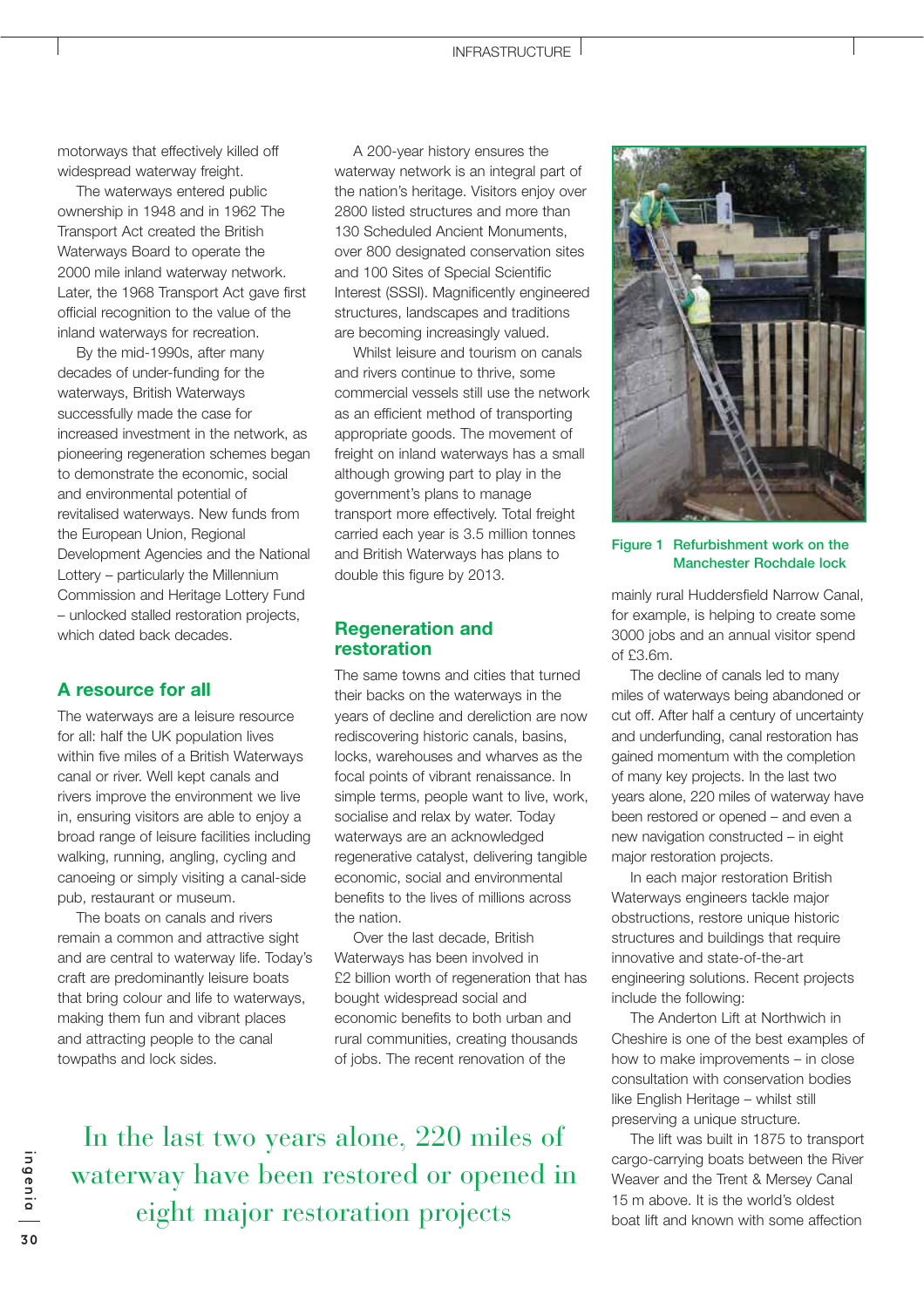#### INFRASTRUCTURE



**Figure 2 Relining a stretch of the Kennet & Avon Canal near Bath** 

as the 'Cathedral of the Canals'. Built using a revolutionary system of hydraulics, Anderton led to a number of similar lifts being built in Europe and North America.

In 1875, the Anderton Boat Lift used two water-filled tanks (caissons) counterbalancing each other and supported on massive hydraulic rams. The lift worked on the deceptively simple principle that drawing a small quantity of water from the ascending tank created a difference in weight. This, with the aid of a small hydraulic accumulator, was all that was needed to cause the heavier tank to descend and the other to rise. The hydraulic rams were operated by a steam engine and pump which was converted to electricity in 1908 when engineering work adapted the lift, counterbalancing each tank separately and operating the whole system mechanically.

The restoration work completed in 2002 reverted back to the 1875 mode of operation. The work included dismantling the structure for repair and took a team of 20 welders and erectors ten weeks to loosen, drill-out or burnout 3000 bolts. The replacement hydraulic ram shafts replicate the

originals and some 1500 m of welding covers more than 1000 repairs to the structure.

Restoration of the Kennet & Avon Canal shows how restoring waterways can benefit the environment. The canal features some of the finest waterway architecture in the country and passes through beautiful, fertile countryside and historic towns and cities including Bath, Bradford-on-Avon and Devizes.

In November 1997 a 'giant bathplug-pulling' ceremony marked the start of a five-year £29 million restoration project. Extensive relining and conservation work took place along the length of the navigation, including a 10 mile, £11 million stretch between Bath and Bradford-on-Avon which has always leaked, wasting precious water.

The work was both technically innovative and also paid special attention to the protection of the waterway's important wildlife, including water reeds, fish and voles.

Engineers overcame different challenges along the canal, involving piling, dredging, installation of a pipeline, numerous lock repairs, watersaving back pumping and construction of water control weirs.

Hills used to be a canal builder's nightmare – until The Falkirk Wheel opened in July 2002. The wheel is the world's first rotating boat lift and centrepiece of the £84.5 million Millennium Link which has restored and reconnected Scotland's sea-to-sea Lowland canals and also Glasgow to Edinburgh, creating a corridor of environmental, economic and leisure opportunities across central Scotland.

The recipient of many engineering and design awards, the wheel uses twenty-first-century technology to create a twenty-first-century icon for waterways and for Scotland.

Itself costing £17.5 million, The Falkirk Wheel Interchange replaces an original flight of 11 locks that would have used a significant volume of water as boats 'cycled the lock' during their transit through the flight.

The wheel design uses Archimedes' principle to provide very efficient rotation in terms of energy. Up to eight boats enter each gondola and the weight is balanced by the displacement of water in each. In April 2002, a team from BBC *Tomorrow's World* conducted an experiment on site to illustrate the low power levels required to keep The Falkirk Wheel turning. Remarkably, the power required is approximately 18 kW, which *Tomorrow's World* compared to just ten household toasters.

A comprehensive environmental study was carried out prior to work commencing at The Falkirk Wheel. As the wheel was situated on a former open cast mine, ground conditions and contamination issues on the brownfield site had to be examined in detail and solutions identified. Activity included the removal of over 80 000 tonnes of mercury contaminated sediment from the adjoining Union Canal.

The three-mile Standedge Tunnel, on the Huddersfield Narrow Canal, is the UK's longest, highest and deepest. Restoration was thought 'impossible', as the tunnel had collapsed in a number of places with 200 m of Pennine rock bearing down on the 1811 structure.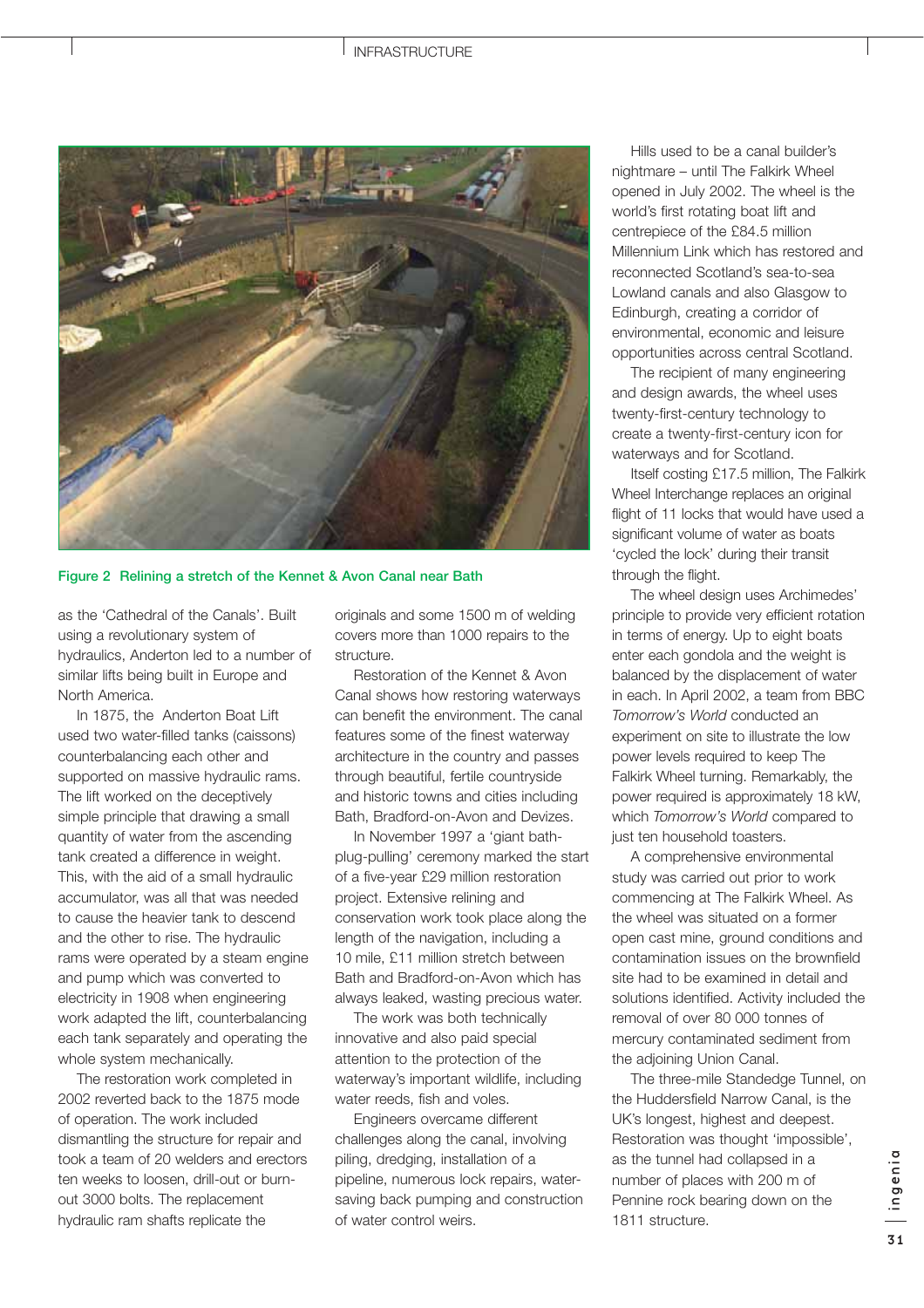# **The Anderton Boat Lift – design of the hydraulic system**

The hydraulic rams, and associated drive and control equipment were designed, constructed and installed by Bosch Rexroth in a £1.5 million contract. Each of the two cylinders and plungers consists of a steel tube, with the plungers protected with a special ceramic coating. The overall length of the rams is over 17 m.

The basic performance specification for the system was the ability of the cylinders to work in isolation mode or as a pair in balanced mode and to have a degree of system redundancy. Additional pump sets and control features were added to the basic principle to complete the design.

The original intention of the restoration project was to automate a system based as far as possible on the original, but using mineral oil as the operating fluid for increased life. This system relied on a difference of water levels between the two caissons; 150 mm of water was drained from the lower caisson, making it lighter than the upper caisson. However the size of the cylinder required for



mechanical strength and the difference in water level, provided a differential pressure of only 4 bar. This would be insufficient to overcome the friction of the cylinder seals and would not provide good control with a proportional flow control valve.

The alternative design used a 'fully pumped' system, where the oil flow between the two cylinders was boosted through a variable displacement pump. The displacement of the two cylinders is effectively the same, so a closed loop pump was selected and able to accept

flow in both directions as the caissons rise and fall.

The hydraulic reservoir, pump sets and main control cabinet were housed in an extension to the existing 19th century brick building below the aqueduct. The mains electrical substation, containing two 500 kVA transformers to power the lift as well as rest of the site, was accommodated in the existing building. The building was sympathetically designed to match existing and former buildings on the site.



**Figure 3 A side profile of the lift in the early 1990s, before restoration work began**



**Figure 4 Reconstruction of the boat lift, September 2001**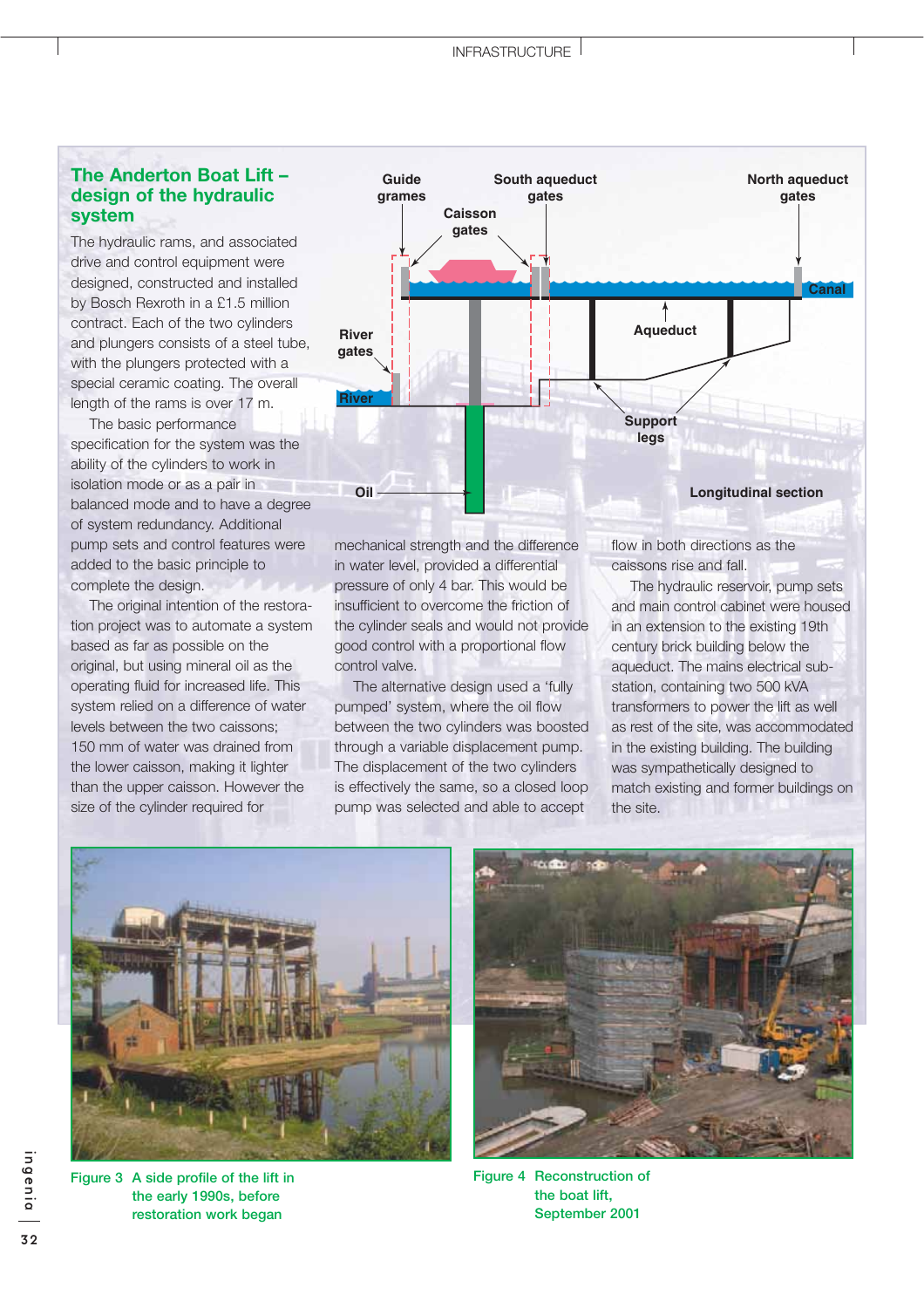

**Figure 5 Construction work under way**



**Figure 6 Christmas lights switchon, December 2002**

# **The Falkirk Wheel – rotating the lift**

Throughout the design and construction of The Falkirk Wheel there were many issues and engineering solutions to consider. Challenges were varied and included aesthetical issues such as integrating the design of the aqueduct leading to the wheel into the design of the boat lift, and construction issues such as boring large diameter, 25 m concrete piles down to rock because of an underlying open cast infill.

The wheel itself does not need a rim and turns by ten hydraulic motors acting directly on to a centre axle. The axle sits on bearings at either end, with the outer part of one bearing fixed to the building at the back of the wheel, and the outer part of the other being fixed to the reinforced concrete 'mouse hole' at the north end of the wheel structure. The inner section of the bearing is fixed to the central axle and operates

like a slewing ring on a crane, except that it sits vertically, not horizontally. The north end of the axle has no drive and hence the central tube must transmit the driving force via torsion along its full length. Hence the original desire for a glazed central tube was impractical. The power to deliver the hydraulic pressure to the motors is provided by two electric motors which uses about 18 kW when turning the 1800 t structure – 1k W for every 100 t.

The gondolas are supported on two pairs of bogey wheels on each side which run on a rail which is bent to a diameter of about 8 m and fixed to the wheel arms. This means that, as the axle rotates, they run along the rail and stay horizontal. A large cog fixed to each gondola and one to the back of the wheel building, along with the two smaller idler gears fixed to the wheel arms, ensure that the gondolas do not tip as the wheel rotates.